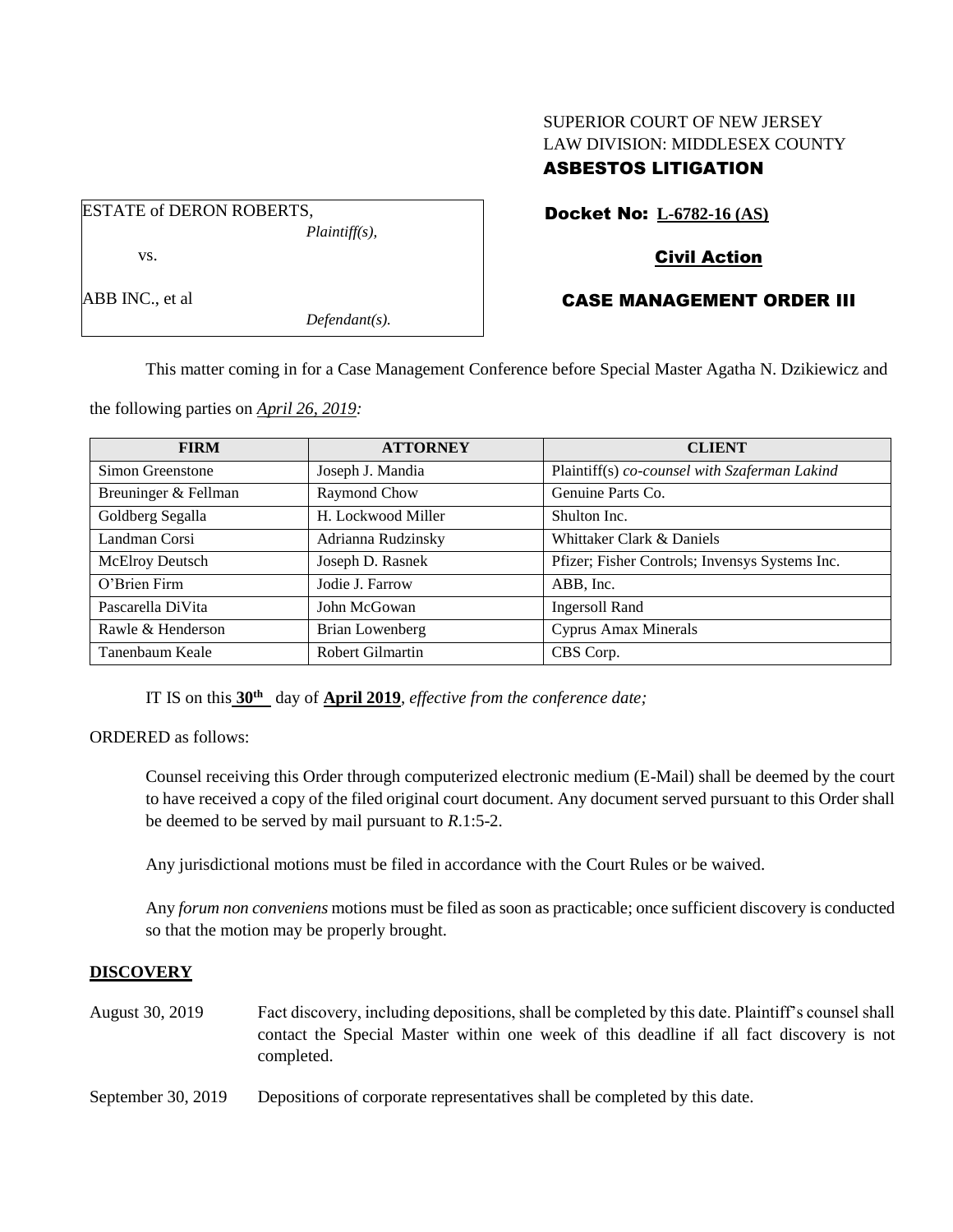## **EARLY SETTLEMENT**

February 28, 2020 Settlement demands shall be served on all counsel and the Special Master by this date.

## **MEDICAL EXPERT REPORT**

- October 31, 2019 Plaintiff shall serve medical expert reports by this date.
- October 31, 2019 Upon request by defense counsel, plaintiff is to arrange for the transfer of pathology specimens and x-rays, if any, by this date.
- March 31, 2020 Defendants shall identify its medical experts and serve medical reports, if any, by this date. In addition, defendants shall notify plaintiff's counsel (as well as all counsel of record) of a joinder in an expert medical defense by this date.

#### **LIABILITY EXPERT REPORTS**

- November 29, 2019 Plaintiff shall identify its liability experts and serve liability expert reports by this date or waive any opportunity to rely on liability expert testimony.
- March 31, 2020 Defendants shall identify its liability experts and serve liability expert reports, if any, by this date or waive any opportunity to rely on liability expert testimony.

### **SUMMARY JUDGMENT MOTION PRACTICE**

- November 29, 2019 Plaintiff's counsel shall advise, in writing, of intent not to oppose motions by this date.
- January 17, 2020 Summary judgment motions shall be filed no later than this date.
- February 14, 2020 Last return date for summary judgment motions.

#### **ECONOMIST EXPERT REPORTS**

- November 29, 2019 Plaintiff shall identify its expert economists and serve expert economist report(s), if any, by this date or waive any opportunity to rely on economic expert testimony.
- March 31, 2020 Defendants shall identify its expert economists and serve expert economist report(s), if any, by this date or waive any opportunity to rely on economic expert testimony.

#### **EXPERT DEPOSITIONS**

April 27, 2020 Expert depositions shall be completed by this date. To the extent that plaintiff and defendant generic experts have been deposed before, the parties seeking that deposition in this case must file an application before the Special Master and demonstrate the necessity for that deposition. To the extent possible, documents requested in a deposition notice directed to an expert shall be produced three days in advance of the expert deposition. The expert shall not be required to produce documents that are readily accessible in the public domain.

 $\_$  , and the set of the set of the set of the set of the set of the set of the set of the set of the set of the set of the set of the set of the set of the set of the set of the set of the set of the set of the set of th